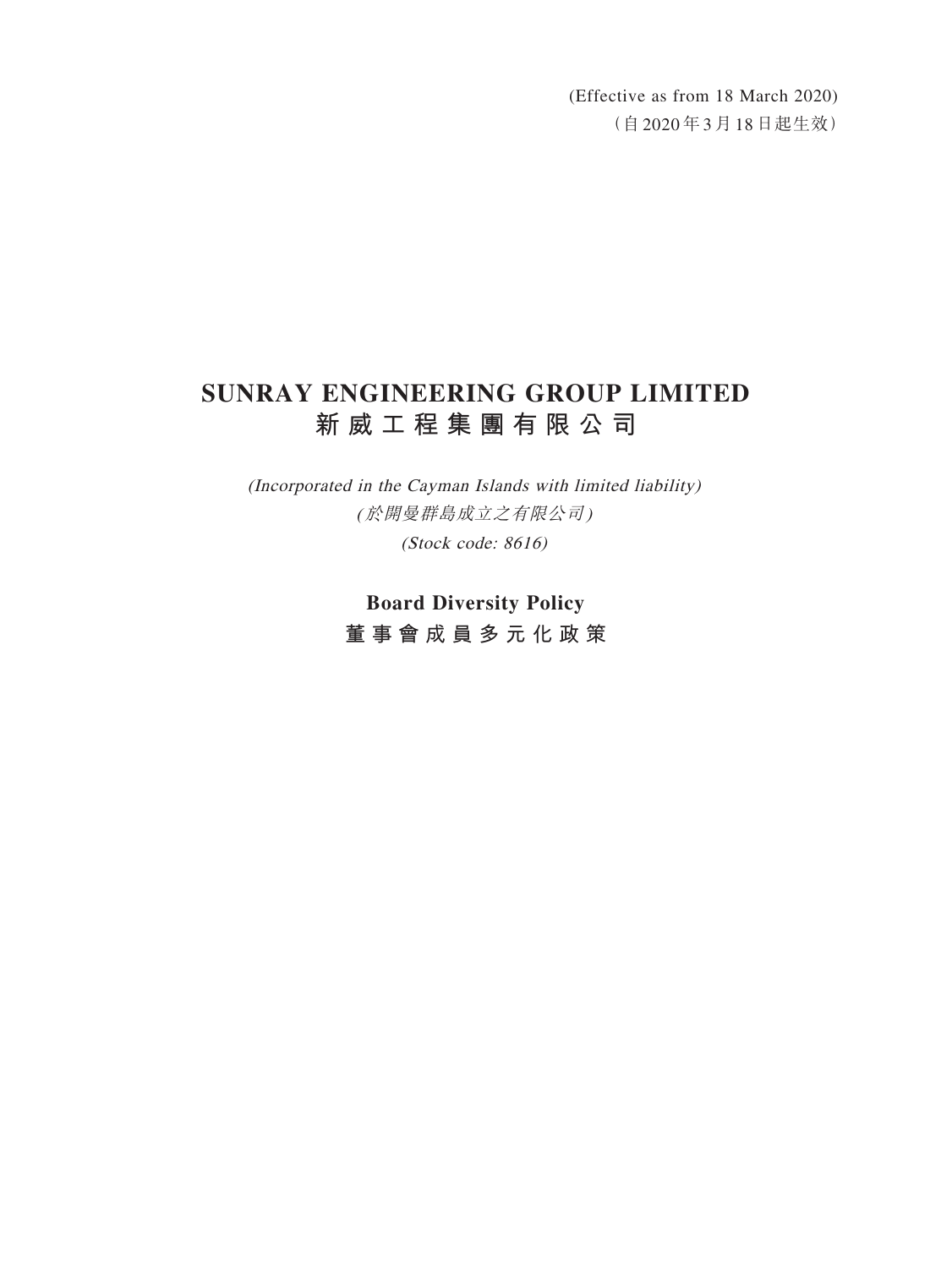## **Sunray Engineering Group Limited 新威工程集團有限公司**

(the "**Company**")

「( **本公司**」)

## **Board Diversity Policy 董事會成員多元化政策**

### **(中文本為翻譯稿,僅供參考用)**

### **1. Purpose 目的**

The Policy aims to set out the approach to achieve diversity on the Company's board (the "**Board**") of directors (the "**Directors**").

### **2. Vision 願景**

The Company recognises and embraces the benefits of having a diverse Board to enhance the quality of its performance.

### **3. Policy Statement 政策聲明**

The Company seeks to achieve the diversity of the Board through the consideration of a number of factors, including but not limited to gender, age, cultural and educational background, professional qualifications, skills, knowledge, industry experience, ethnicity and length of service. All Board appointments will be based on merit and contribution that the selected candidates will bring to the Board while taking into account diversity.

本政策旨在列載本公司董事會 (「**董事會**」)為達致董事(「**董事**」) 成員多樣化而採取的方針。

本公司明白並深信董事會成員多 樣化對提升公司的表現素質的裨 益。

本公司力圖透過考慮多項因素(包 括但不限於性別、年齡、文化及 教育背景、專業資格、技能、知 識、行業經驗、道德及服務任期) 實現董事會多樣化。所有董事會 成員之任命均以用人唯才及有關 人選是否會為董事會帶來貢獻為 原則,並同時考慮多樣性。